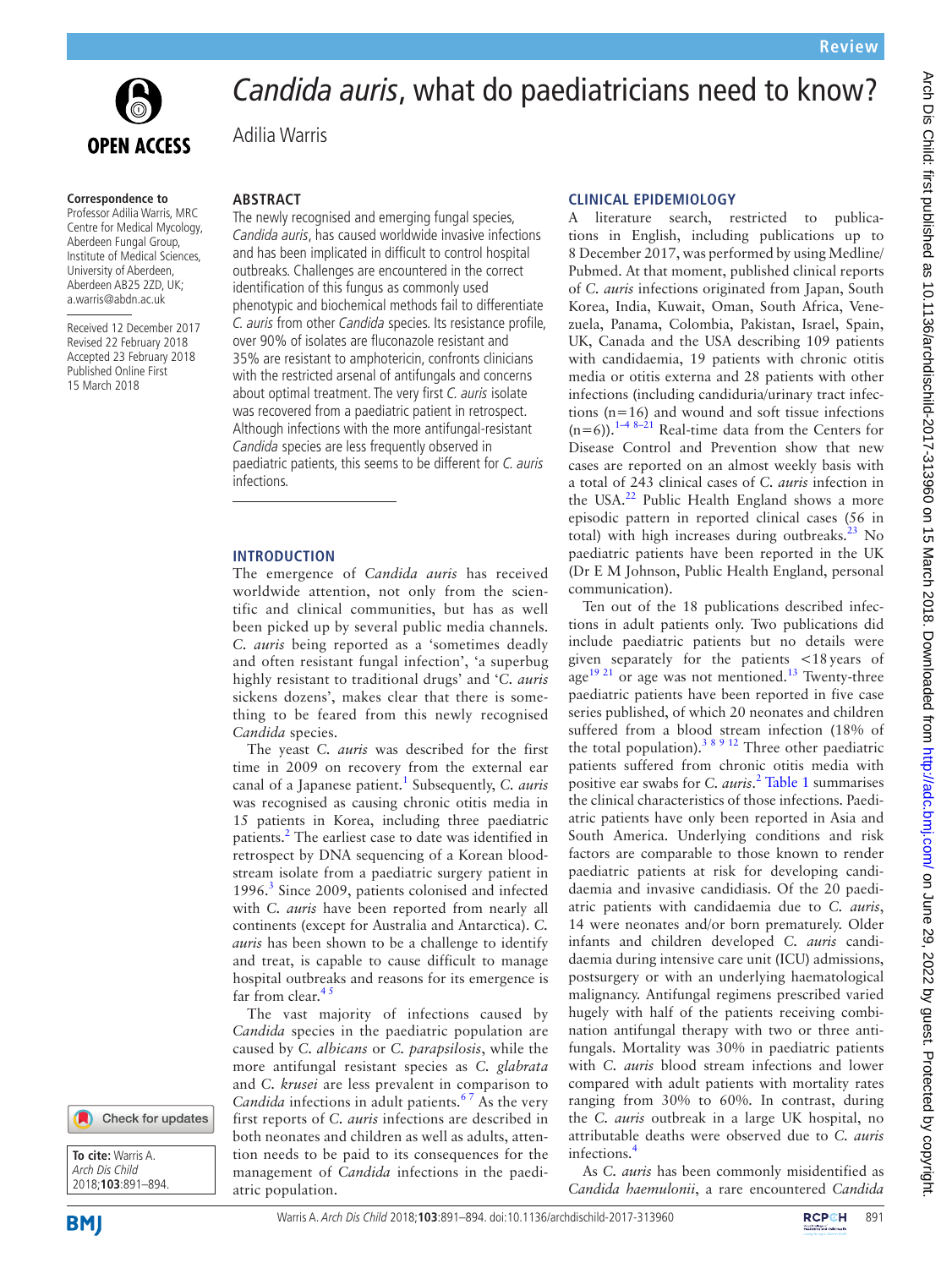<span id="page-1-0"></span>

| Clinical epidemiology of published paediatric cases with Candida auris infections<br>Table 1 |             |                         |                                                                              |                             |                                     |                                   |                |  |  |  |  |
|----------------------------------------------------------------------------------------------|-------------|-------------------------|------------------------------------------------------------------------------|-----------------------------|-------------------------------------|-----------------------------------|----------------|--|--|--|--|
| <b>Patient number</b><br>(reference)                                                         | Country     | Sex/age                 | <b>Underlying condition</b>                                                  | <b>Positive</b><br>cultures | <b>Localisation of</b><br>infection | <b>Treatment</b>                  | <b>Outcome</b> |  |  |  |  |
| 1 (Lee <i>et al</i> <sup>3</sup> )                                                           | South Korea | F/1 year                | Traumatic respiratory arrest<br>Aspiration pneumonia                         | <b>Blood</b>                | <b>Blood stream</b>                 | FLU, removal CVC                  | Survived       |  |  |  |  |
| 2 (Chowdhary et $a^{8}$ )                                                                    | India       | F/3 days                | Prematuritas, TEF, ICH, bacterial sepsis                                     | Blood                       | <b>Blood stream</b>                 | Caspo                             | <b>Died</b>    |  |  |  |  |
| 3 (Chowdhary et $a^{8}$ )                                                                    | India       | F/10 days               | Prematuritas, ELBW, bacterial sepsis                                         | <b>Blood</b>                | <b>Blood stream</b>                 | $d$ -Am $B$                       | Survived       |  |  |  |  |
| 4 (Chowdhary et $a^{8}$ )                                                                    | India       | F/28 days               | Pneumonia, late-onset sepsis                                                 | Blood                       | <b>Blood stream</b>                 | d-AmB                             | Survived       |  |  |  |  |
| 5 (Chowdhary et $a^{8}$ )                                                                    | India       | $F/45$ days             | Meningitis, septic shock, cardiac defect                                     | <b>Blood</b>                | <b>Blood stream</b>                 | $d$ -Am $B$                       | Survived       |  |  |  |  |
| 6 (Chowdhary et $a^{8}$ )                                                                    | India       | M/10 years              | ALL, chronic kidney disease                                                  | Blood                       | <b>Blood stream</b>                 | none                              | Died           |  |  |  |  |
| 7 (Chowdhary et $a^{9}$ )                                                                    | India       | M/2 years               | Short-bowel syndrome, intestinal<br>perforation, pneumonia, bacterial sepsis | Blood,<br>tip CVC           | <b>Blood stream</b>                 | FLU, d-AmB, removal<br><b>CVC</b> | Survived       |  |  |  |  |
| 8 (Calvo et $al^{12}$ )                                                                      | Venezuela   | F/30 days               | Prematuritas, sepsis                                                         | Blood                       | <b>Blood stream</b>                 | AmB, VORI                         | Died           |  |  |  |  |
| 9 (Calvo et $al^{12}$                                                                        | Venezuela   | F/13 days               | Prematuritas, colon atresia, sepsis,<br>abdominal surgery                    | <b>Blood</b>                | <b>Blood stream</b>                 | VORI, AmB, Caspo                  | <b>Died</b>    |  |  |  |  |
| 10 (Calvo et $al^{12}$ )                                                                     | Venezuela   | M/17 days               | Abdominal surgery, sepsis                                                    | <b>Blood</b>                | <b>Blood stream</b>                 | <b>FLU</b>                        | Died           |  |  |  |  |
| 11 (Calvo <i>et al</i> <sup>12</sup> )                                                       | Venezuela   | F/23 days               | Prematuritas, septic shock                                                   | <b>Blood</b>                | <b>Blood stream</b>                 | Caspo                             | Survived       |  |  |  |  |
| 12 (Calvo et $al12$ )                                                                        | Venezuela   | M/18 days               | Prematuritas, sepsis                                                         | <b>Blood</b>                | <b>Blood stream</b>                 | FLU, VORI, Caspo                  | Died           |  |  |  |  |
| 13 (Calvo et $al12$ )                                                                        | Venezuela   | M/2 days                | Intestinal atresia, congenital heart<br>disease, abdominal surgery           | <b>Blood</b>                | <b>Blood stream</b>                 | Caspo                             | Survived       |  |  |  |  |
| 14 (Calvo et $al^{12}$ )                                                                     | Venezuela   | M/12 days               | NEC, HIE, sepsis, abdominal surgery                                          | Blood                       | <b>Blood stream</b>                 | VORI, Caspo                       | Survived       |  |  |  |  |
| 15 (Calvo et $al^{12}$ )                                                                     | Venezuela   | M/11 days               | Prematuritas, NEC, sepsis, abdominal<br>surgery                              | <b>Blood</b>                | <b>Blood stream</b>                 | AmB, Caspo                        | Survived       |  |  |  |  |
| 16 (Calvo et $al12$ )                                                                        | Venezuela   | F/18 days               | Prematuritas, abdominal wall defect,<br>sepsis, abdominal surgery            | Blood                       | <b>Blood stream</b>                 | <b>VORI</b>                       | Survived       |  |  |  |  |
| 17 (Calvo et $al12$ )                                                                        | Venezuela   | F/14 years              | Septic shock                                                                 | <b>Blood</b>                | <b>Blood stream</b>                 | VORI, Anidula, Caspo              | Survived       |  |  |  |  |
| 18 (Calvo et $al12$ )                                                                        | Venezuela   | F/10 days               | Prematuritas, HIE, sepsis                                                    | <b>Blood</b>                | <b>Blood stream</b>                 | <b>FLU</b>                        | Survived       |  |  |  |  |
| 19 (Calvo <i>et al</i> <sup>12</sup> )                                                       | Venezuela   | F/2 months              | Meningocele, congenital hydrocephalus,<br>sepsis                             | <b>Blood</b>                | <b>Blood stream</b>                 | <b>VORI, Caspo</b>                | Survived       |  |  |  |  |
| 20 (Calvo et $al12$ )                                                                        | Venezuela   | M/1 month               | Prematuritas, RDS, sepsis                                                    | Blood                       | <b>Blood stream</b>                 | VORI, Caspo                       | Survived       |  |  |  |  |
| 21 (Kim et al <sup>2</sup> )                                                                 | Korea       | <b>Not</b><br>available | Chronic otitis media                                                         | Ear                         | Ear                                 | n.a.                              | Survived       |  |  |  |  |
| 22 (Kim et $al^2$ )                                                                          | Korea       | Not<br>available        | Chronic otitis media                                                         | Ear                         | Ear                                 | n.a.                              | Survived       |  |  |  |  |
| 23 (Kim et $al^2$ )                                                                          | Korea       | <b>Not</b><br>available | Chronic otitis media                                                         | Ear                         | Ear                                 | n.a.                              | Survived       |  |  |  |  |

ALL, acute lymphoblastic leukaemia; AmB, amphotericin B; anidula, anidulafungin; caspo, caspofungin; CVC, central vascular catheter; d-AMB, amphotericin deoxycholate; ELBW, extreme low-birth weight; HIE, hypoxic ischaemic encephalopathy; ICH, intracerebral haemorrhage; FLU, fluconazole; NEC, necrotising enterocolitis; RDS, respiratory distress syndrome; TEF, trachea o esophageal fistula; VORI, voriconazole.

species causing invasive infections.<sup>3 8 10 11 13</sup> Paediatric patients with *C. haemulonii* blood stream infections reported in the literature have been summarised in [table](#page-2-0) 2. The clinical characteristics are comparable to those described for *C. auris* fungaemia and neonates and children with well-known underlying conditions and risk factors to develop invasive fungal disease are affected. Thirteen paediatric patients from Kuwait, Korea and Brazil have been described, including five premature neonates.<sup>2</sup> <sup>24–26</sup> *C*. *haemulonii* infections have been more often described in infants and children (62%) compared with *C. auris* infections affecting mostly neonates (70%). Half of the patients with *C. haemulonii* infections were treated with combination antifungal therapy and the mortality rate was 30%.

Due to the low numbers of paediatric patients described, it is difficult to draw meaningful comparisons with *Candida* infections caused by other species, specific patient groups affected, geographic patterns and the outcome of the infections.

## **Identification and susceptibility**

*C. auris* isolates have been misidentified as a range of other *Candida* species by using conventional phenotypic and biochemical methods. Most commonly, these isolates have been

misidentified as *C. haemulonii*, as *C. auris* is phylogenetically closely related to the *C. haemulonii* species complex.<sup>[3 8 10 11 13](#page-3-2)</sup> *C. haemulonii* complex species are less frequently detected than *C. auris*, although inaccuracies with the molecular identification of less common *Candida* species prevents a robust insight into these infections.<sup>[5](#page-3-9)</sup> It is also possible that some of the reported isolates of *C. haemulonii* are misidentified as *C. auris*. It has been suggested that chromogenic agar is a low-cost method to differentiate between *C. auris* and *C. haemulonii* isolates.<sup>[5](#page-3-9)</sup> Molecular techniques are recommended to identify *C*. *auris* to the species level. Matrix-assisted laser desorption ionisation–time of flight mass spectrometry is capable of providing an accurate identification to the species level once spectra for *C. auris* are present in its database.[5](#page-3-9) The development of *C. auris-*specific PCR assays allows for rapid identification and are of particular use during outbreak settings.<sup>[5](#page-3-9)</sup> Sequencing of genetic loci and internal transcribed spacer domains of the rRNA provides the ability to differentiate between geographic clades.<sup>[5 21](#page-3-9)</sup> Genome sequencing has been shown to be useful in the identification of *C. auris* but is often not an available technique in most laboratories and is less feasible for routine identification purposes.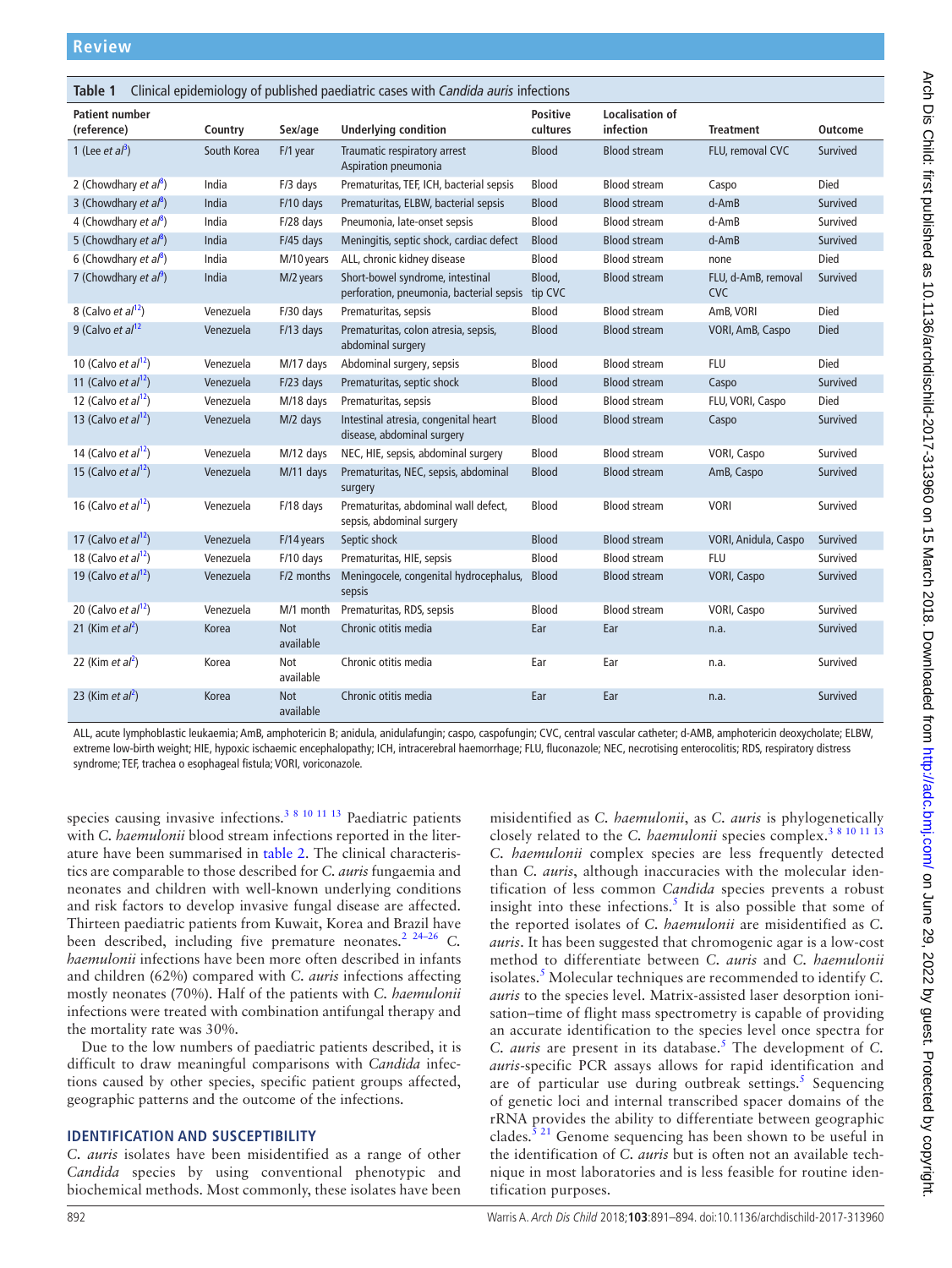<span id="page-2-0"></span>

| Clinical epidemiology of published paediatric cases with fungaemia caused by Candida haemulonii and Candida pseudohaemulonii<br>Table 2 |               |             |                                                           |                     |                   |                |  |  |  |  |  |
|-----------------------------------------------------------------------------------------------------------------------------------------|---------------|-------------|-----------------------------------------------------------|---------------------|-------------------|----------------|--|--|--|--|--|
| <b>Patient number</b>                                                                                                                   |               |             |                                                           |                     |                   |                |  |  |  |  |  |
| (reference)                                                                                                                             | Country       | Sex/age     | <b>Underlying condition</b>                               | Candida species     | <b>Treatment</b>  | <b>Outcome</b> |  |  |  |  |  |
| 1 (Khan et $al^{24}$ )                                                                                                                  | Kuwait        | M/6 weeks   | Prematuritas, hernia diaphragmatica                       | C. haemulonii       | L-AmB, Caspo, FLU | <b>Died</b>    |  |  |  |  |  |
| 2 (Khan et $al^{24}$ )                                                                                                                  | Kuwait        | M/10 weeks  | Prematuritas, ELBW                                        | C. haemulonii       | <b>FLU</b>        | Survived       |  |  |  |  |  |
| 3 (Khan <i>et al</i> <sup>24</sup> )                                                                                                    | Kuwait        | F/7 weeks   | Prematuritas, ELBW                                        | C. haemulonii       | d-AmB, Caspo      | Survived       |  |  |  |  |  |
| 4 (Khan et $al^{24}$ )                                                                                                                  | Kuwait        | F/1 month   | Prematuritas, LBW                                         | C. haemulonii       | $L-AmB$           | <b>Died</b>    |  |  |  |  |  |
| 5 (Kim et $al^2$ )                                                                                                                      | Korea         | M/10 years  | Nasopharyngeal cancer, upper<br>gastrointestinal bleeding | C. haemulonii       | ITRA, d-AmB, FLU  | Survived       |  |  |  |  |  |
| 6 (Kim et $al^2$ )                                                                                                                      | Korea         | M/10 months | Necrotising enterocolitis                                 | C. pseudohaemulonii | <b>FLU</b>        | Survived       |  |  |  |  |  |
| 7 (Kim et $al^2$ )                                                                                                                      | Korea         | M/2 years   | Acquired combined immunodeficiency                        | C. pseudohaemulonii | $d$ -Am $B$       | <b>Died</b>    |  |  |  |  |  |
| 8 (Kim et $al^2$ )                                                                                                                      | Korea         | F/2 months  | Necrotising enterocolitis                                 | C. pseudohaemulonii | FLU, d-AmB, L-AmB | Survived       |  |  |  |  |  |
| 9 (Kim et $al^2$ )                                                                                                                      | Korea         | F/12 months | Cardiac defect                                            | C. pseudohaemulonii | L-AmB, FLU        | <b>Died</b>    |  |  |  |  |  |
| 10 (Kim et al <sup>2</sup> )                                                                                                            | Korea         | F/2 years   | Cardiac defect                                            | C. pseudohaemulonii | <b>FLU</b>        | Survived       |  |  |  |  |  |
| 11 (Muro <i>et al</i> <sup>25</sup> )                                                                                                   | <b>Brazil</b> | F/19 months | Down syndrome, cardiac surgery,<br>chylothorax            | C. haemulonii       | d-AmB, L-AmB, FLU | Survived       |  |  |  |  |  |
| 12 (Muro et $al^{25}$ )                                                                                                                 | Brazil        | F/9 years   | Ewing's sarcoma, febrile neutropaenia                     | C. haemulonii       | d-AmB             | Survived       |  |  |  |  |  |
| 13 (Silva et $al^{26}$ )                                                                                                                | <b>Brazil</b> | F/3 weeks   | Prematuritas, ELBW                                        | C. haemulonii       | <b>FLU</b>        | Survived       |  |  |  |  |  |

Caspo, caspofungin; d-AMB, amphotericin deoxycholate; ELBW, extreme low birth weight; FLU, fluconazole; L-AmB, liposomal amphotericin B; LBW, low birth weight; ITRA, itraconazole.

Intrinsic susceptibility patterns for *C. auris* show elevated minimum inhibitory concentrations for all three classes of antifungals, the polyenes, the azoles and the echinocandins. $27$  Exact breakpoints as have been established for the common *Candida* species using the Clinical and Laboratory Standards Institute and the European Committee on Antimicrobial Susceptibility Testing methodologies have not been established.<sup>[28](#page-3-14)</sup> Antifungal susceptibility data for 54 *C. auris* isolates showed that 93% were resistant to fluconazole ( $\geq$ 32 mg/L), 54% to voriconazole ( $\geq$ 2 mg/L), 35% to amphotericin B ( $\geq 2$  mg/L) and 7% to echinocandins  $(\geq 8 \text{ mg/L})$ .<sup>[3](#page-3-2)</sup> Forty-one per cent of those isolates were resistant to greater than or equal to two classes of antifungals. Resistance to all three classes of antifungals was observed in two Indian isolates.[21](#page-3-15) Of the 13 *C. haemulonii* infections in paediatric patients, eight isolates (62%) showed amphotericin B resistance, two isolates (15%) showed resistance for fluconazole and two (15%) for echinocandins.<sup>[2 24–26](#page-3-1)</sup>

## **Emergence of C. auris**

Results from whole-genome sequencing studies suggest that *C. auris* has emerged near simultaneously in four or more locations rather than spreading from a single source.<sup>[21](#page-3-15)</sup> Sequencing of *C*. *auris* isolates in the UK have clearly shown that those isolates have several geographic origins and belong to at least three different clades.[29](#page-3-16) This suggest that *C. auris* isolates have been introduced into the UK from different locations.

But what has driven the emergence of this new *Candida* species? One of the explanations could be that *C. auris* has just not been recognised before, but this is not supported by retrospective reviews of large collections of *Candida* isolates. A thorough review of over 15 000 *Candida* isolates from four continents (SENTRY isolate collection) did not detect any *C. auris* isolate before 2009.<sup>[21](#page-3-15)</sup> Increasing antifungal selection pressures either in humans and/or animals and/or the environment may cause the emergence of a new multidrug-resistant *Candida* species. The availability of antifungals with an improved toxicity profile has contributed to an expansion in the prescriptions of antifungals for prophylactic and empirical use. Increased antifungal use in agriculture and in the clinical environment has led to well-recognised emerging resistance among *Aspergillus fumigatus* (azole resistance) and *C. glabrata* (echinocandin resistance).<sup>[30](#page-3-17)</sup>

However, selection by antifungal pressure alone seems to be less likely as non-*albicans Candida* species have been increasing since the introduction of fluconazole in 1990. Changes to the ecological niches of *C. auris* and intrinsic characteristics as numerous virulence attributes, thermotolerance and salt tolerance and aggregation into difficult-to-disperse clusters, may have allowed the emergence of this newly recognised species causing human infections and persistence in hospital environments. $31$  A number of molecular resistance mechanisms are well described for causing resistance to particular antifungals in several *Candida* species. $28$  As yet, molecular mechanisms resulting in antifungal resistance in *C. auris* need to be elucidated.

## **Clinical management**

Based on susceptibility data, echinocandins seem to be the drug of choice as less than 10% resistance is reported.[27 28](#page-3-13) Micafungin showed increased efficacy in a murine study of *C. auris* candidaemia compared with fluconazole and amphotericin  $B^{32}$  $B^{32}$  $B^{32}$ . For the paediatric population, micafungin and caspofungin can be used while awaiting susceptibility testing results.<sup>33 34</sup> Depending on the site of infection, alternative choices might be considered.<sup>5</sup> <sup>28 33 34</sup> Echinocandins have limited penetration in the cerebrospinal fluid and urine, and therefore other antifungal compounds should be used to treat central nervous system or renal tract infections.<sup>35</sup> No recommendations can be made with regard to treatment with combinations of antifungals, as data are not available.

Consideration should be given to determine *Candida* isolates from mucosal surfaces and non-sterile sites to the species level and perform susceptibility testing. Particularly, in paediatric patients at high risk for developing invasive *Candida* infections, as these results may guide early and targeted treatment if a *Candida* infection is suspected based on clinical signs and symptoms. Even more so in premature neonates where a high percentage of false-negative blood cultures for *Candida* species has been described.<sup>36</sup>

An additional reason to be informed about colonising *C. auris* isolates in intensive care settings is to prevent transmission and to instal proper infection prevention and control measures. Several countries including the UK have released guidance documents with recommendations regarding screening policies, isolation